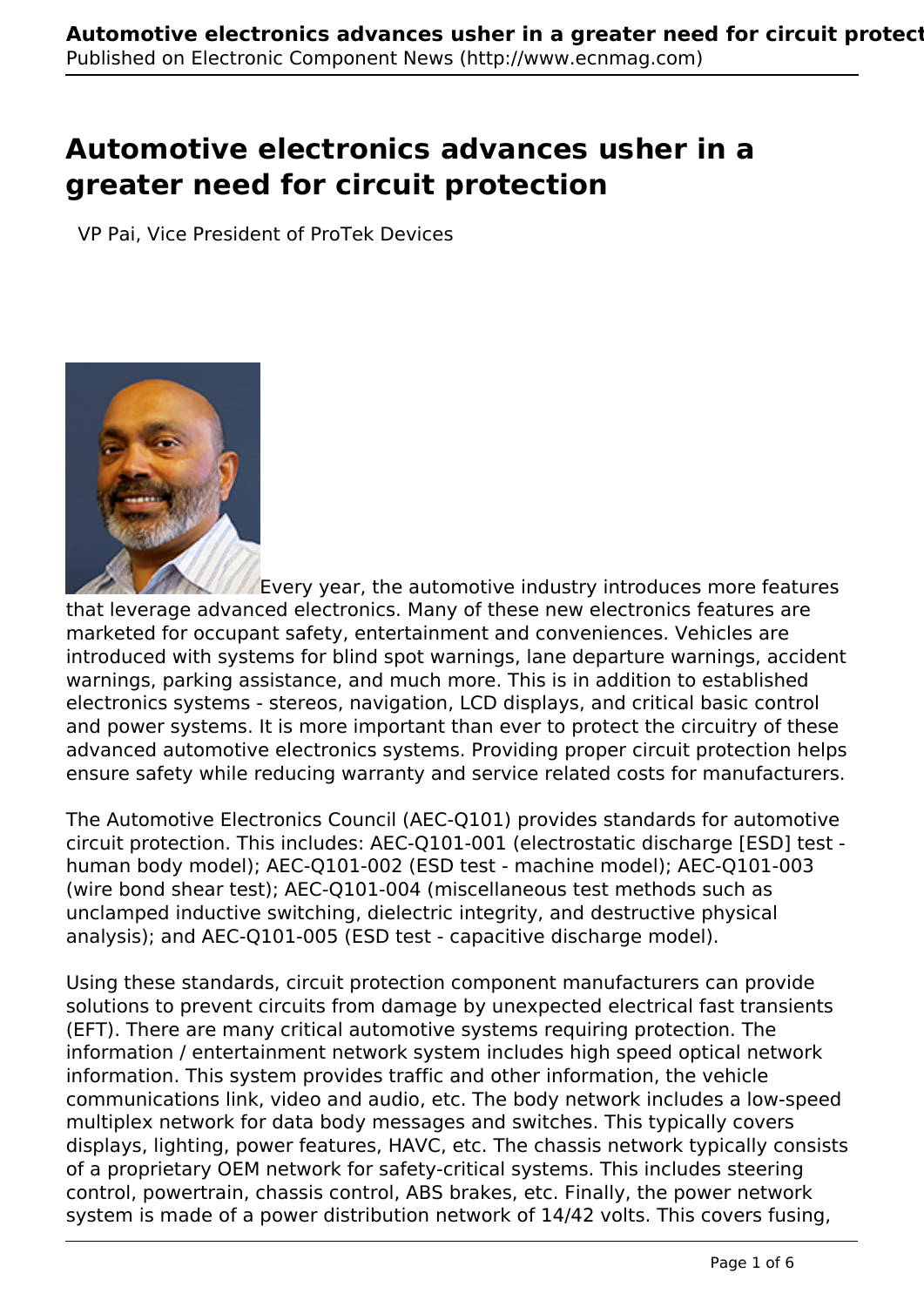Published on Electronic Component News (http://www.ecnmag.com)

junction boxes, the main power, wheelhouse (W/H), etc.

There are various typical electrical transients that occur inside these automotive environments, which vary in frequency of occurrence, duration time, and more. For this reason, circuits within automotive electronic systems require circuit protection components designed specifically for the likely electrical transient event. Transient voltage suppressor (TVS) diodes have long been used and proven effective for automotive circuit protection.

| <b>TIME DURATION</b> | <b>CAUSE</b>                                                   | <b>VOLTAGE AMPLITUDE</b> | <b>ENERGY LEVEL</b> | <b>FREQUENCY</b> |
|----------------------|----------------------------------------------------------------|--------------------------|---------------------|------------------|
| 200 <sub>ms</sub>    | Load Dump (Disconnection of<br>battery while at high charging) | < 125V                   | >10J                | Infrequent       |
| <b>Steady State</b>  | <b>Failed Voltage Regulator</b>                                | 18V                      |                     | Infrequent       |
| $\mathsf{k}$ 320?s   | Inductive Load Switching                                       | 80V to 300V              | < 1J                | Often            |
| 200 <sub>ms</sub>    | Alternator Field Decay                                         | -100V to -40V            | < 1J                | Each Turn-Off    |
| 90 <sub>ms</sub>     | Ignition Pulse, Battery<br>Disconnected                        | < 75V                    | < 0.5J              | <500Hz Infreq    |
| $\text{1ms}$         | Harness Coupling                                               | < 200V                   | < 1J                | Often            |
| $k$ 50ms             | Electrostatic Discharge                                        | < 15kV                   | < 10 <sub>mJ</sub>  | Infrequent       |

Silicon TVS diodes contain a P/N junction similar to a Zener diode but, with a larger cross section which is proportional to its surge power rating. These diodes are clamping devices that limit voltage spikes by the low impedance avalanche breakdown of the P/N junction.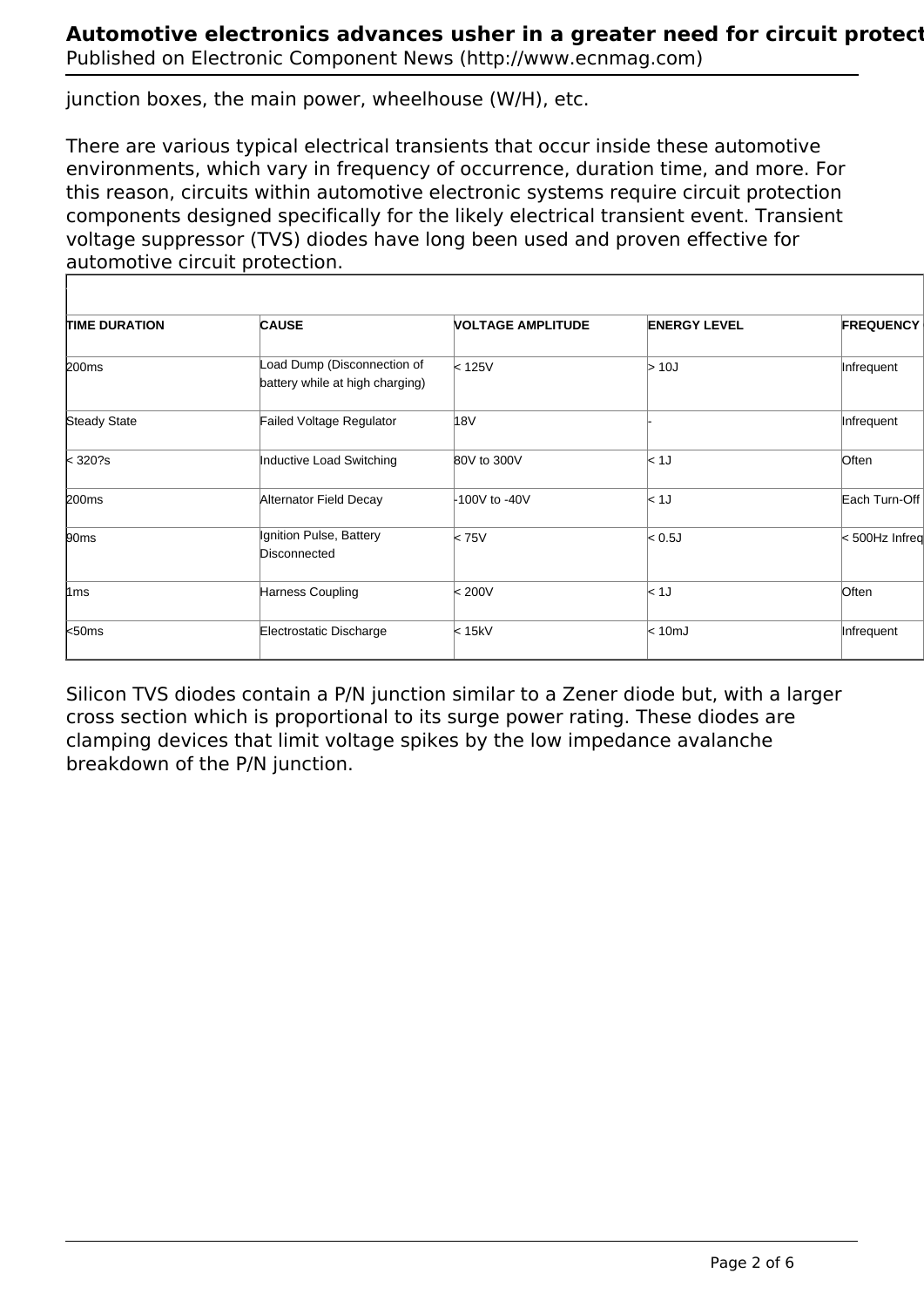

The V-I curve shown in figure 1 is similar to that of a Zener diode. However, TVS diodes are designed and characterized for transient voltage suppression, while Zener diodes are designed and specified for voltage regulation. With a TVS diode, an electrical transient is clamped instantaneously and diverts the damaging current away from the protected device.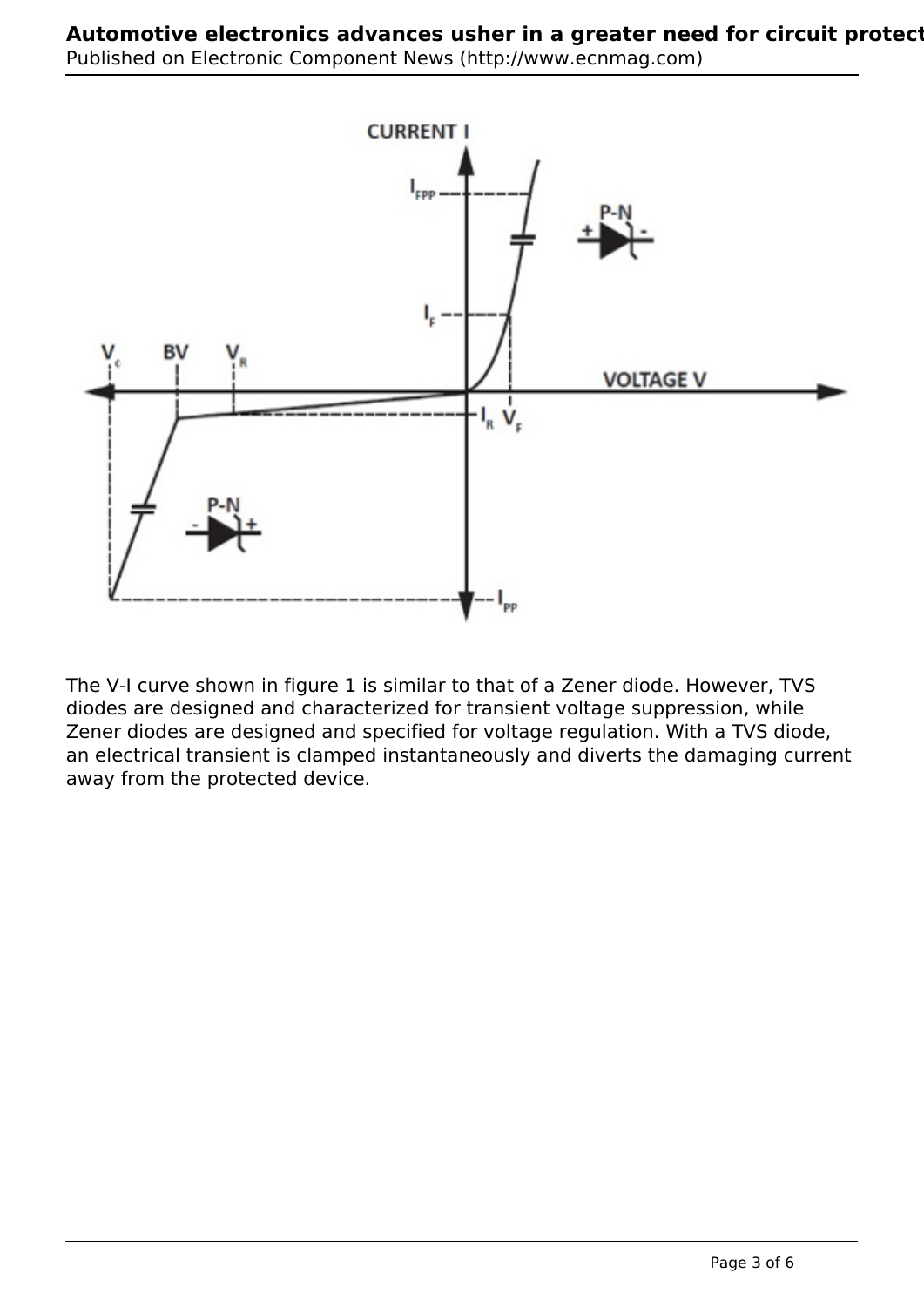## **Automotive electronics advances usher in a greater need for circuit protection** Published on Electronic Component News (http://www.ecnmag.com)



Figure 2 shows an electrical transient current being diverted to ground. Under normal operating conditions, the TVS diode presents a high impedance path to the protected circuit. During the transient event, the TVS diode achieves breakdown. It then presents a low impedance path, which shunts the transient current through the TVS diode device.

# **TVS diode solutions**

The ESD association has estimated the average loss of product due to usergenerated ESD at 27% to 33% annually. This is in large part due to improper circuit protection for automotive electronics systems. It is a significant operational cost to the industry. Proper circuit protection is a large opportunity for the automotive industry to reduce these losses. With continued dependence growing on electronics systems, the need for circuit protection will only magnify. TVS diodes can help automotive manufacturers protect their design investments by preventing system and component failures caused by ESD, EFT and other transients.

A TVS device with the proper characteristics for a given automotive application should prevent system / component damage. It should also optimize circuit performance. There are many key parameters for TVS device selections to best suit a specific automotive application. Here's a summary:

## Stand-off voltage

This amounts to the maximum continuous DC or peak voltage that may be applied over the standard operating temperature range.  $V_{WM}$  is normally 10 percent below the breakdown voltage  $(V_{BR})$ .

Breakdown voltage (V<sub>BR</sub>)

This is the voltage measured across the device at a specified pulsed DC current  $(I<sub>T</sub>)$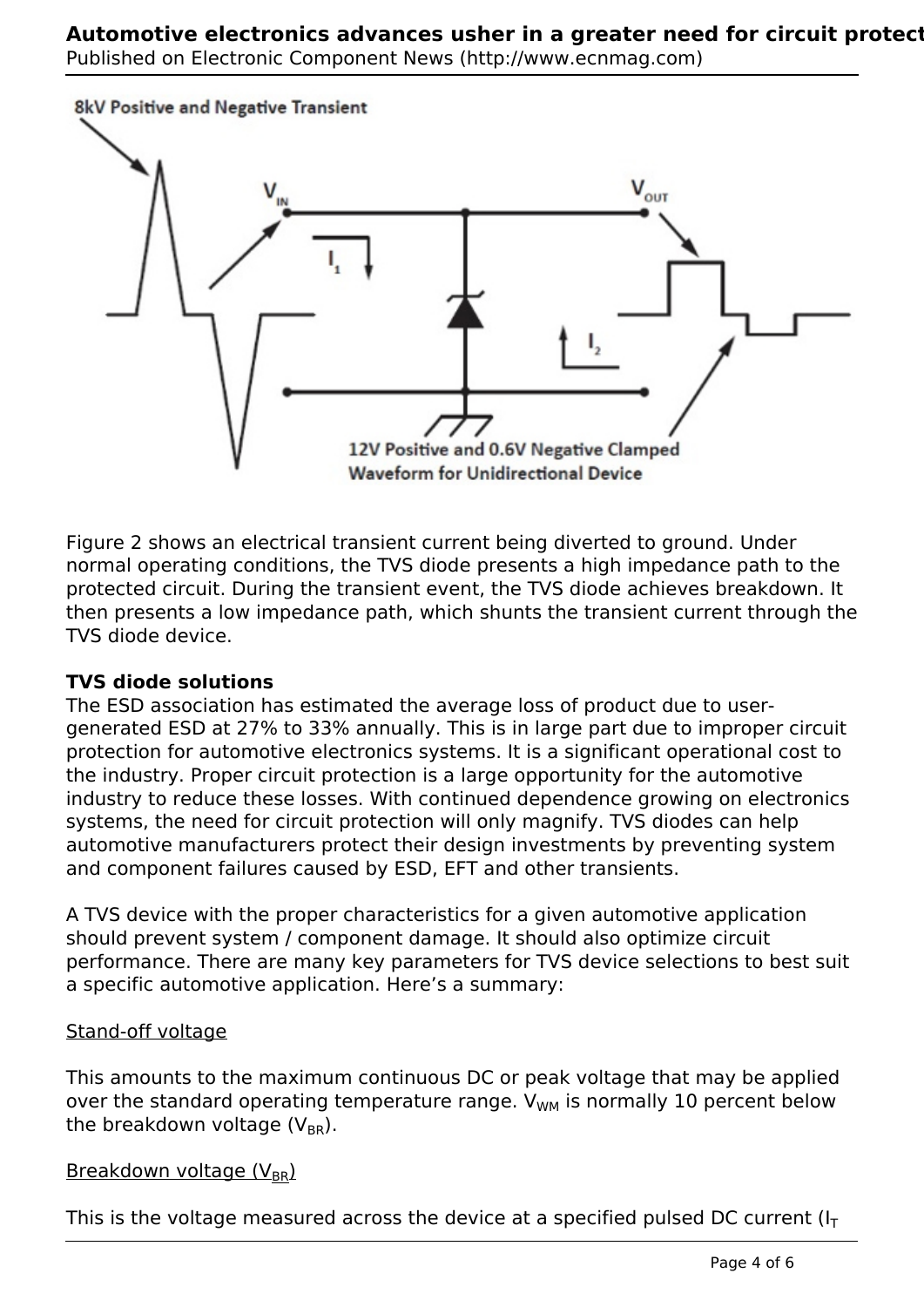or  $I_{BB}$ ) on the V/I characteristic curve at or near to where the breakdown (avalanche) occurs. It's also known as the voltage across the device in the breakdown region prior to the switching point at a specified breakdown current  $(I_{BB})$ .

# Leakage current  $(I_D)$

This is the maximum current that flows through the device at the rated stand-off voltage  $(V_{WM})$  for a specified temperature. It's also known as reverse leakage current  $(I_{\rm R})$ .

## Capacitance (C)

This parameter is associated with high data rate applications and is measured at a specific frequency and bias. High capacitance degrades signals.

# <u>Forward voltage (V<sub>E</sub>)</u>

This is the voltage across the device in the forward conducting state at a specified current (I<sub>F</sub>).

## Clamping voltage  $(V<sub>C</sub>)$

This is the peak voltage measured across the device during the application of a pulse current  $(I_{PP})$  for a specified waveform.

## Peak pulse current  $(I_{PP})$

This is the maximum current handling capability for a given pulse duration (td). The current capability is referenced to a specific waveshape – for example 8/20μs or 10/1000μs – and is not constant over time.

## Peak pulse power  $(P_{PP})$

This is the maximum clamping voltage (VC) multiplied by the maximum peak pulse current  $(I_{PP})$ , where the maximum clamping voltage is considered independent of time.

In addition, automotive manufacturers should ensure the use of lead-free devices. This will help meet many country's restrictions on the use of hazardous substances in electrical equipment as stated in (RoHS) direction, 2002/95/EC. Thus, it's also important that devices meet RoHS and REACH compliance. There are six banned substances not to be used: lead (Pb, <1000ppm); cadmium (Cd, <100ppm); mercury (Hg, <1000ppm); hexavalent chromium (Cr6+, <1000ppm); poly brominated biphenyls (PPB, <1000ppm); and poly brominated diphenyl ethers (PBDE, <1000ppm). In addition there is a requirement that lead not exceed 0.1% by weight in homogeneous materials.